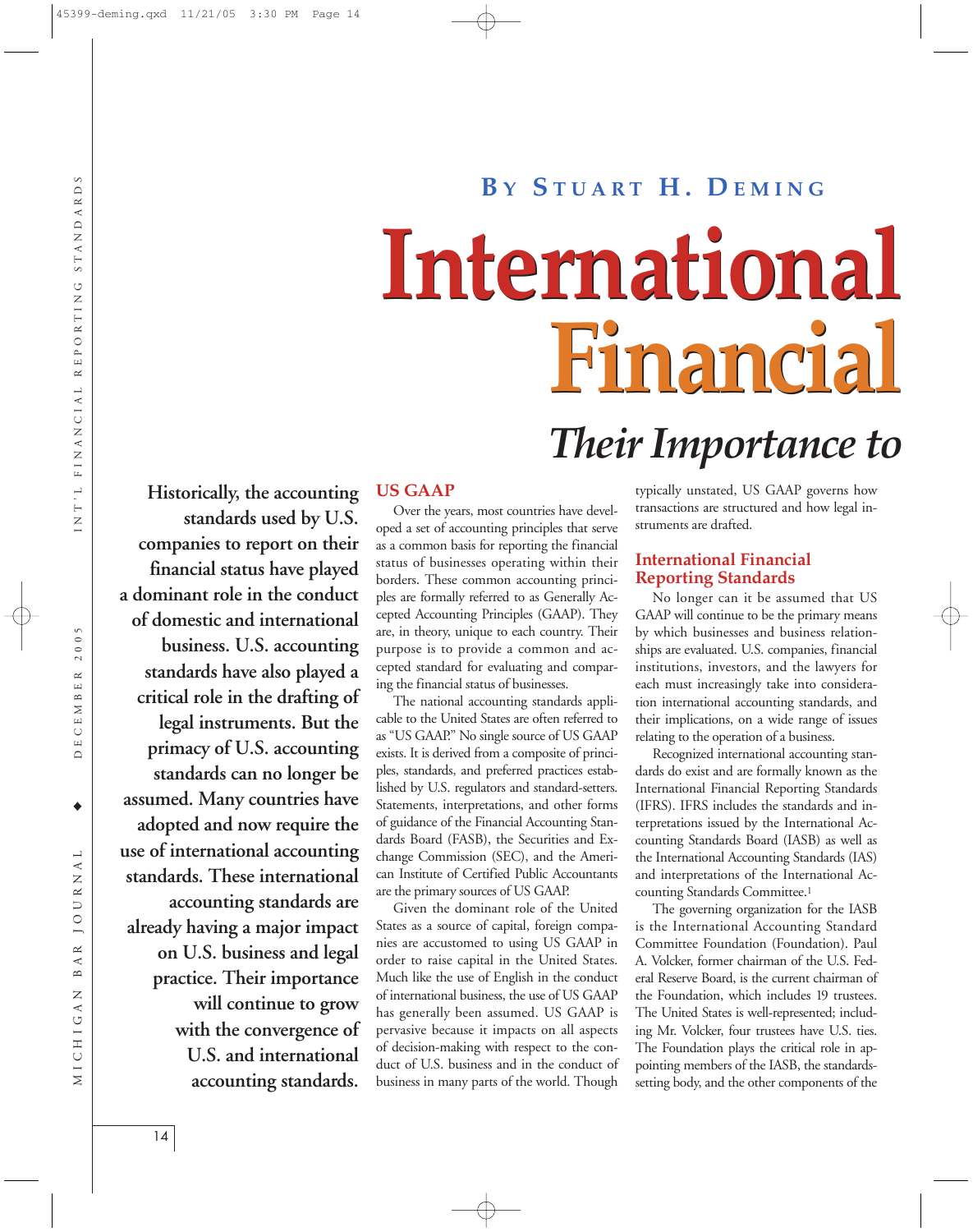## *U.S. Business and Legal Practice* **Reporting Standards Reporting Standards**

OLOMBIA

BCorocomputer Computer Computer Computer Computer Computer Computer Computer Computer Computer Computer Computer Computer Computer Computer Computer Computer Computer Computer Computer Computer Computer Computer Computer C

Elements Area & BOOSPORT

Antara Barbara

Incontigra e Amate

Manice

**CASH CALLAGE OF** 

Almeirim e Prounho Santaram

 $\Lambda^{\rm S}$ 

Marajel Obelém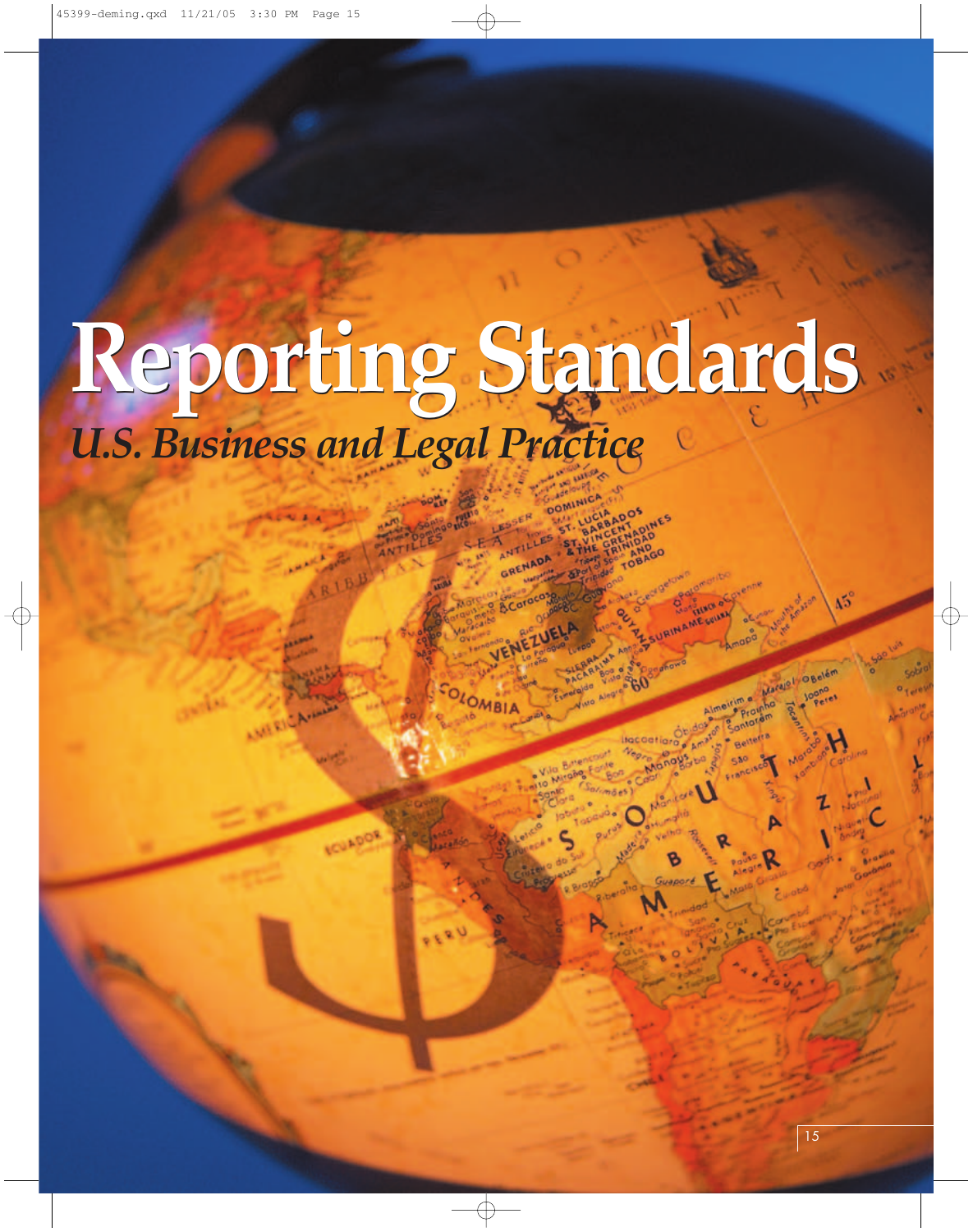ECEMBER 2005  $\Box$ ♦

 $N$  A  $L$ MICHIGAN BAR JOURNAL **JOUR**  $\simeq$  $\blacktriangle$  $\mathbf{\underline{\upomega}}$  $\overline{z}$ MICHIGAT

Foundation that work with the IASB in setting international accounting standards.

#### **The Need for High-Quality Standards**

The Foundation's objective is the development of a single set of ''high-quality'' international accounting standards that are transparent, understandable, and enforceable, and that are rigorously applied. The Foundation also seeks to use the standards it develops through the IASB as the basis for the convergence of national accounting standards and IFRS into a single set of high-quality international accounting standards.

The Foundation mandated that the international accounting standards developed by the IASB be of high quality. Otherwise, the establishment of IFRS will be of little benefit if the ultimate result of convergence is a set of standards based on the lowest common denominator. They would be subject to a wide range of interpretations, and they could not be expected to be rigorously and consistently applied. In such circumstances, IFRS would be useless because no reasonable reliance could be placed on them.

From the perspective of the United States, both the SEC and FASB are, in concept, very supportive of convergence. Formal efforts are currently underway to narrow differences. But the movement towards convergence will continue to be incremental. A number of major differences have yet to be resolved. Many of these differences cannot be resolved until the SEC and FASB are adequately assured that the important protections afforded by US GAAP will not be lost.

#### **Advantages of a Single Set of Standards**

A single set of accounting standards, like IFRS, offers a number of advantages. First of all, IFRS will mean a reduced cost of capital because the same standards will apply regardless of location. The time and expense of applying different accounting standards will be greatly reduced with the use of one consistent reporting standard. In essence, it is like using the same language. Translation costs are eliminated.

Secondly, the information for decisionmaking is enhanced by a single set of account-



U.S. companies, financial institutions, investors, and the lawyers for each must increasingly take into consideration international accounting standards, and their implications, on a wide range of issues relating to the operation of a business.

Parties need to review legal instruments linked to information contained in financial statements of entities now in the process of converting, in whole or in part, to international accounting standards to determine the impact of the change.

Agreements dependent on information in financial statements should clearly define what accounting standards govern the financial statements to which they are linked.

ing standards. A similar basis for comparison is established. ''Apples to apples'' will be the basis of comparison and decision-making, as opposed to an ''apples to oranges'' basis for comparison. The latter is inexact, and the degree of the disparity is often uncertain and subject to varying interpretations.

#### **The Emergence of IFRS as a Set of Global Standards**

The emergence of IFRS has coincided with the requirement of their use by the European Union. Beginning in 2005, virtually all publicly-held companies listed on exchanges in the European Union are required to use IFRS. Australia, New Zealand, Hong Kong, Singapore, and the Philippines have adopted IFRS, as have many countries bordering on the European Union. Most countries, including China, are moving towards IFRS. Many small or developing countries have turned to IFRS as their national GAAP. As they become the prevailing international accounting standards, IFRS' impact on US GAAP will only increase with convergence.

But even with the emergence of IFRS, a difference can still exist between IFRS as adopted by the IASB and as adopted by the European Union or a particular country. Much like the adoption of uniform laws by individual states in the United States, in adopting IFRS, the European Union and some countries have made relatively modest modifications. As a result, any reference to IFRS should not be unqualified. Reference to the adopting body is always prudent as a means of clarification. IFRS, as adopted by the IASB, should be the point of reference for the unaltered standards. For example, IFRS as adopted by the European Union or a particular country should be referred to as the respective version of IFRS for the European Union or the particular country.

#### **Impact of IFRS on U.S. Companies**

For U.S. companies, the broader their international activities, the more significant will be the effect of IFRS. Differences between the two standards exist. Unlike US GAAP, which does not require a parent and subsidiaries to conform their accounting policies, IAS 27 under IFRS requires a parent to present consolidated financial statements for subsidiaries it controls using uniform accounting policies.

U.S. subsidiaries of companies operating in jurisdictions like the European Union, where IFRS is the accepted standard, will need to follow the same accounting standards as their corporate parent. A subsidiary's accounting policies must conform to its parent's accounting policies under IFRS for similar transactions and events. For example, IAS 2 under IFRS prohibits the valuation of inventory on the basis of the last-in, firstout method. But the last-in, first-out method is permitted under US GAAP. The U.S. subsidiary of a parent company located in the European Union would have to use the average cost or first-in, first-out methods whichever is used by its parent—as the method of valuing its inventory.

Similarly, U.S. joint ventures with a venture partner operating in countries requiring the application of IFRS will need to follow the same accounting standards as their venture partner. If a listed European Union company has a major investment in a U.S. company, the U.S. company will have to prepare information according to IFRS for purposes of its investor's equity accounting.

Even for companies not required to adopt IFRS for reporting purposes, many U.S. companies looking to new markets will need to adopt IFRS to secure licenses, raise capital, or